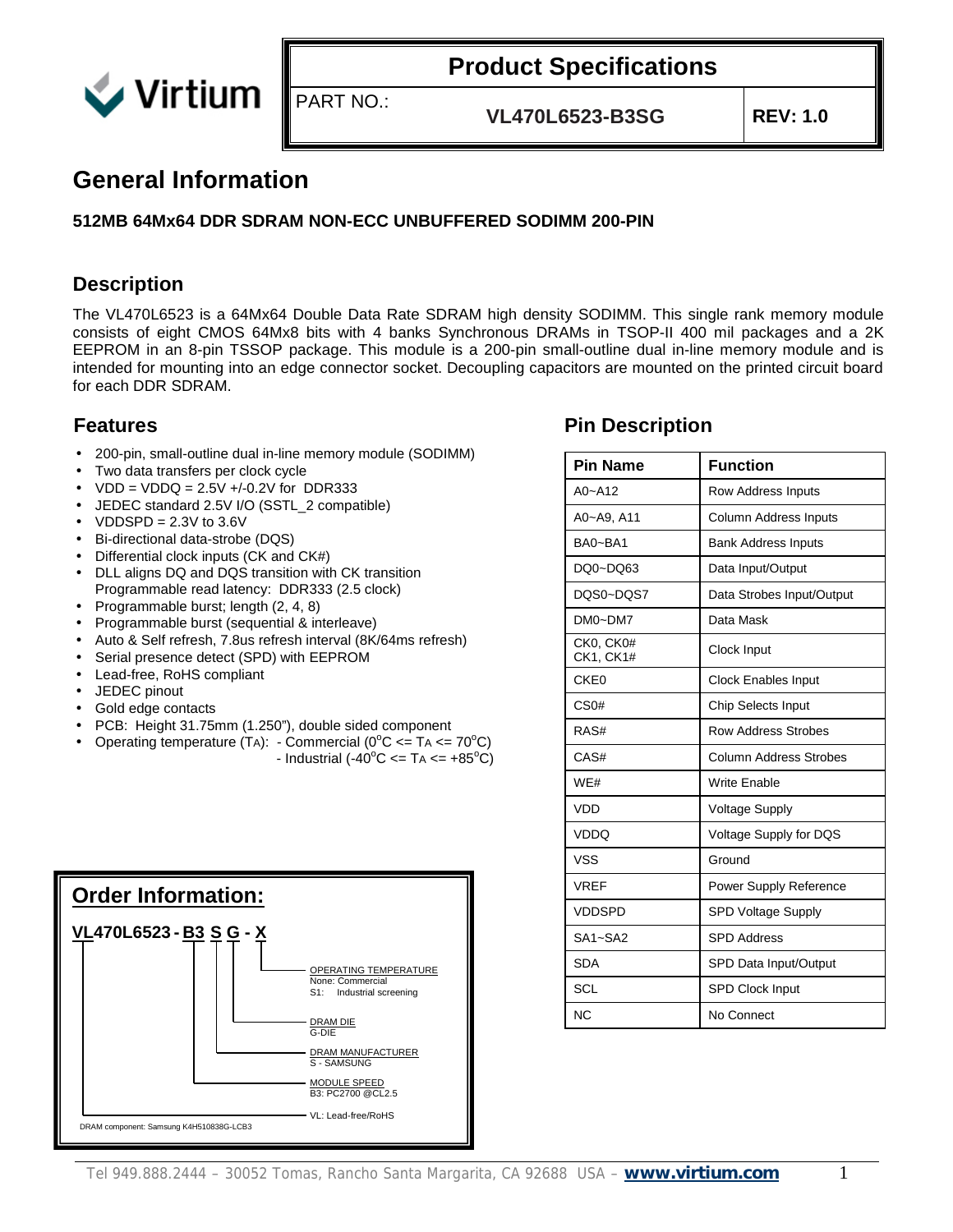

#### **VL470L6523-B3SG REV: 1.0**

|                | <b>Pin Configuration</b> |     |                                                  |     |                  |     |               |  |     |                 |     |             |     |                         |     |                 |
|----------------|--------------------------|-----|--------------------------------------------------|-----|------------------|-----|---------------|--|-----|-----------------|-----|-------------|-----|-------------------------|-----|-----------------|
|                |                          |     | 200-PIN DDR SODIMM FRONT                         |     |                  |     |               |  |     |                 |     |             |     | 200-PIN DDR SODIMM BACK |     |                 |
| Pin            | <b>Name</b>              | Pin | Name                                             | Pin | Name             | Pin | <b>Name</b>   |  | Pin | Name            | Pin | <b>Name</b> | Pin | <b>Name</b>             | Pin | <b>Name</b>     |
| 1              | <b>VREF</b>              | 51  | <b>VSS</b>                                       | 101 | A <sub>9</sub>   | 151 | DQ42          |  | 2   | <b>VREF</b>     | 52  | <b>VSS</b>  | 102 | A <sub>8</sub>          | 152 | DQ46            |
| 3              | <b>VSS</b>               | 53  | DQ19                                             | 103 | <b>VSS</b>       | 153 | DQ43          |  | 4   | <b>VSS</b>      | 54  | DQ23        | 104 | <b>VSS</b>              | 154 | <b>DQ47</b>     |
| 5              | DQ0                      | 55  | DQ24                                             | 105 | A7               | 155 | <b>VDD</b>    |  | 6   | DQ4             | 56  | DQ28        | 106 | A6                      | 156 | <b>VDD</b>      |
| $\overline{7}$ | DQ1                      | 57  | <b>VDD</b>                                       | 107 | A <sub>5</sub>   | 157 | <b>VDD</b>    |  | 8   | DQ <sub>5</sub> | 58  | <b>VDD</b>  | 108 | A4                      | 158 | CK1#            |
| 9              | <b>VDD</b>               | 59  | DQ25                                             | 109 | A3               | 159 | <b>VSS</b>    |  | 10  | <b>VDD</b>      | 60  | DQ29        | 110 | A2                      | 160 | CK <sub>1</sub> |
| 11             | DQS0                     | 61  | DQS3                                             | 111 | A <sub>1</sub>   | 161 | <b>VSS</b>    |  | 12  | DM <sub>0</sub> | 62  | DM3         | 112 | A0                      | 162 | <b>VSS</b>      |
| 13             | DQ <sub>2</sub>          | 63  | <b>VSS</b>                                       | 113 | <b>VDD</b>       | 163 | <b>DQ48</b>   |  | 14  | DQ6             | 64  | <b>VSS</b>  | 114 | <b>VDD</b>              | 164 | DQ52            |
| 15             | <b>VSS</b>               | 65  | DQ26                                             | 115 | A10              | 165 | DQ49          |  | 16  | <b>VSS</b>      | 66  | DQ30        | 116 | BA1                     | 166 | DQ53            |
| 17             | DQ3                      | 67  | <b>DQ27</b>                                      | 117 | BA0              | 167 | <b>VDD</b>    |  | 18  | DQ7             | 68  | DQ31        | 118 | RAS#                    | 168 | <b>VDD</b>      |
| 19             | DQ8                      | 69  | <b>VDD</b>                                       | 119 | WE#              | 169 | DQS6          |  | 20  | DQ12            | 70  | <b>VDD</b>  | 120 | CAS#                    | 170 | DM <sub>6</sub> |
| 21             | <b>VDD</b>               | 71  | $CB0*$                                           | 121 | CS <sub>0#</sub> | 171 | <b>DQ50</b>   |  | 22  | <b>VDD</b>      | 72  | $CB4*$      | 122 | CS1#*                   | 172 | <b>DQ54</b>     |
| 23             | DQ9                      | 73  | $CB1*$                                           | 123 | ΝC               | 173 | <b>VSS</b>    |  | 24  | DQ13            | 74  | $CB5*$      | 124 | CS2#*                   | 174 | <b>VSS</b>      |
| 25             | DQS1                     | 75  | <b>VSS</b>                                       | 125 | <b>VSS</b>       | 175 | <b>DQ51</b>   |  | 26  | DM1             | 76  | <b>VSS</b>  | 126 | <b>VSS</b>              | 176 | <b>DQ55</b>     |
| 27             | <b>VSS</b>               | 77  | DQS8*                                            | 127 | DQ32             | 177 | DQ56          |  | 28  | <b>VSS</b>      | 78  | DM8*        | 128 | DQ36                    | 178 | DQ60            |
| 29             | DQ10                     | 79  | $CB2*$                                           | 129 | DQ33             | 179 | <b>VDD</b>    |  | 30  | DQ14            | 80  | CB6*        | 130 | DQ37                    | 180 | <b>VDD</b>      |
| 31             | <b>DQ11</b>              | 81  | <b>VDD</b>                                       | 131 | <b>VDD</b>       | 181 | <b>DQ57</b>   |  | 32  | DQ15            | 82  | <b>VDD</b>  | 132 | <b>VDD</b>              | 182 | DQ61            |
| 33             | <b>VDD</b>               | 83  | $CB3*$                                           | 133 | DQS4             | 183 | DQS7          |  | 34  | <b>VDD</b>      | 84  | $CB7*$      | 134 | DM4                     | 184 | DM7             |
| 35             | CK <sub>0</sub>          | 85  | CS3#*                                            | 135 | DQ34             | 185 | <b>VSS</b>    |  | 36  | VDD             | 86  | <b>NC</b>   | 136 | DQ38                    | 186 | <b>VSS</b>      |
| 37             | CK0#                     | 87  | <b>VSS</b>                                       | 137 | <b>VSS</b>       | 187 | <b>DQ58</b>   |  | 38  | <b>VSS</b>      | 88  | <b>VSS</b>  | 138 | <b>VSS</b>              | 188 | DQ62            |
| 39             | <b>VSS</b>               | 89  | $CK2*$                                           | 139 | DQ35             | 189 | <b>DQ59</b>   |  | 40  | <b>VSS</b>      | 90  | <b>VSS</b>  | 140 | DQ39                    | 190 | DQ63            |
| 41             | DQ16                     | 91  | CK2#*                                            | 141 | DQ40             | 191 | VDD           |  | 42  | DQ20            | 92  | VDD         | 142 | <b>DQ44</b>             | 192 | <b>VDD</b>      |
| 43             | <b>DQ17</b>              | 93  | VDD                                              | 143 | <b>VDD</b>       | 193 | <b>SDA</b>    |  | 44  | DQ21            | 94  | <b>VDD</b>  | 144 | VDD                     | 194 | SA <sub>0</sub> |
| 45             | VDD                      | 95  | CKE1*                                            | 145 | DQ41             | 195 | SCL           |  | 46  | <b>VDD</b>      | 96  | CKE0        | 146 | <b>DQ45</b>             | 196 | SA <sub>1</sub> |
| 47             | DQS2                     | 97  | NC.                                              | 147 | DQS5             | 197 | <b>VDDSPD</b> |  | 48  | DM <sub>2</sub> | 98  | <b>NC</b>   | 148 | DM <sub>5</sub>         | 198 | SA <sub>2</sub> |
| 49             | DQ18                     | 99  | A12                                              | 149 | <b>VSS</b>       | 199 | <b>NC</b>     |  | 50  | DQ22            | 100 | A11         | 150 | <b>VSS</b>              | 200 | NC.             |
|                |                          |     | Note: *: These pins are not used in this module. |     |                  |     |               |  |     |                 |     |             |     |                         |     |                 |

## **Pin Configuration**

PART NO.: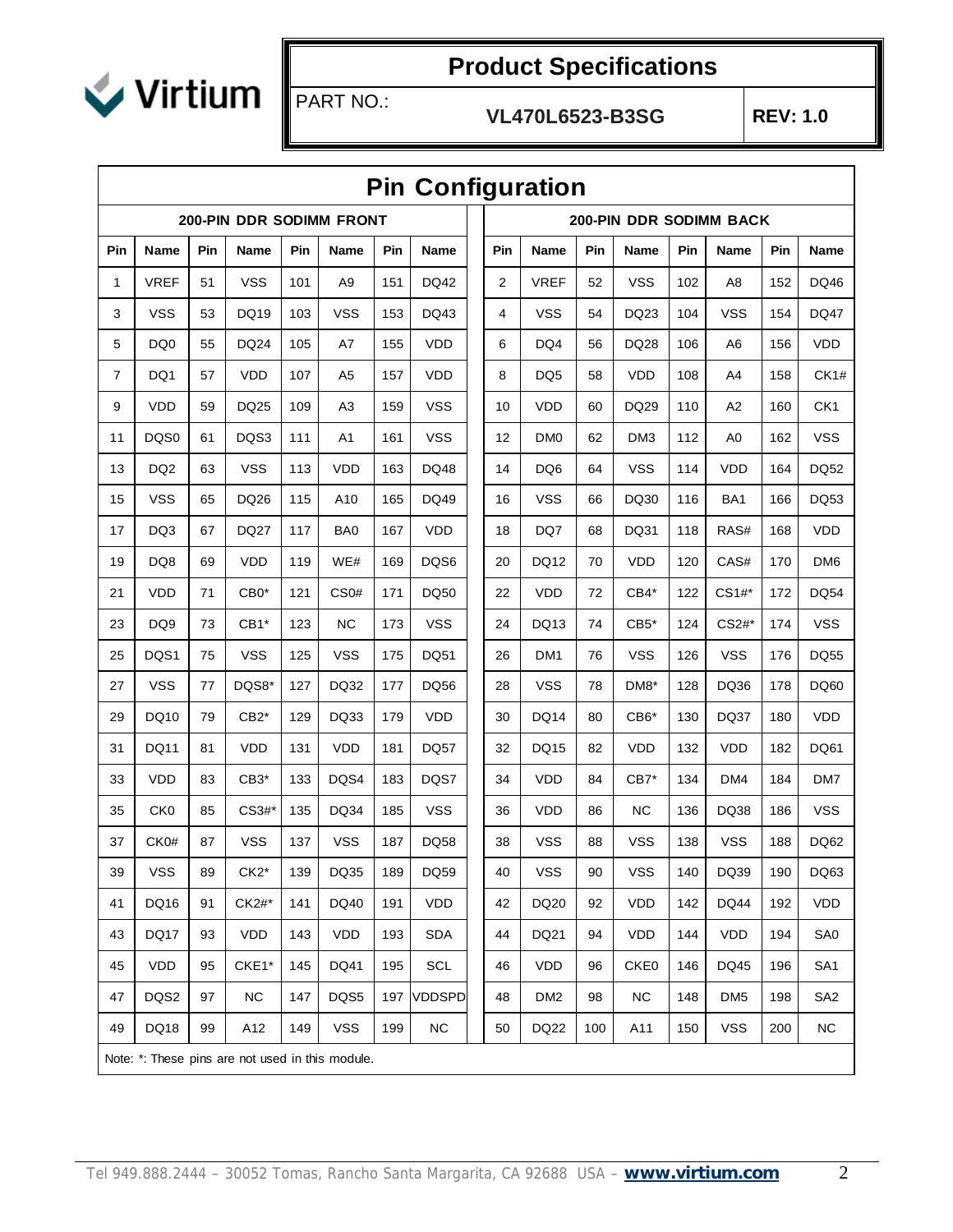

**VL470L6523-B3SG REV: 1.0**

## **Function Block Diagram**

PART NO.:

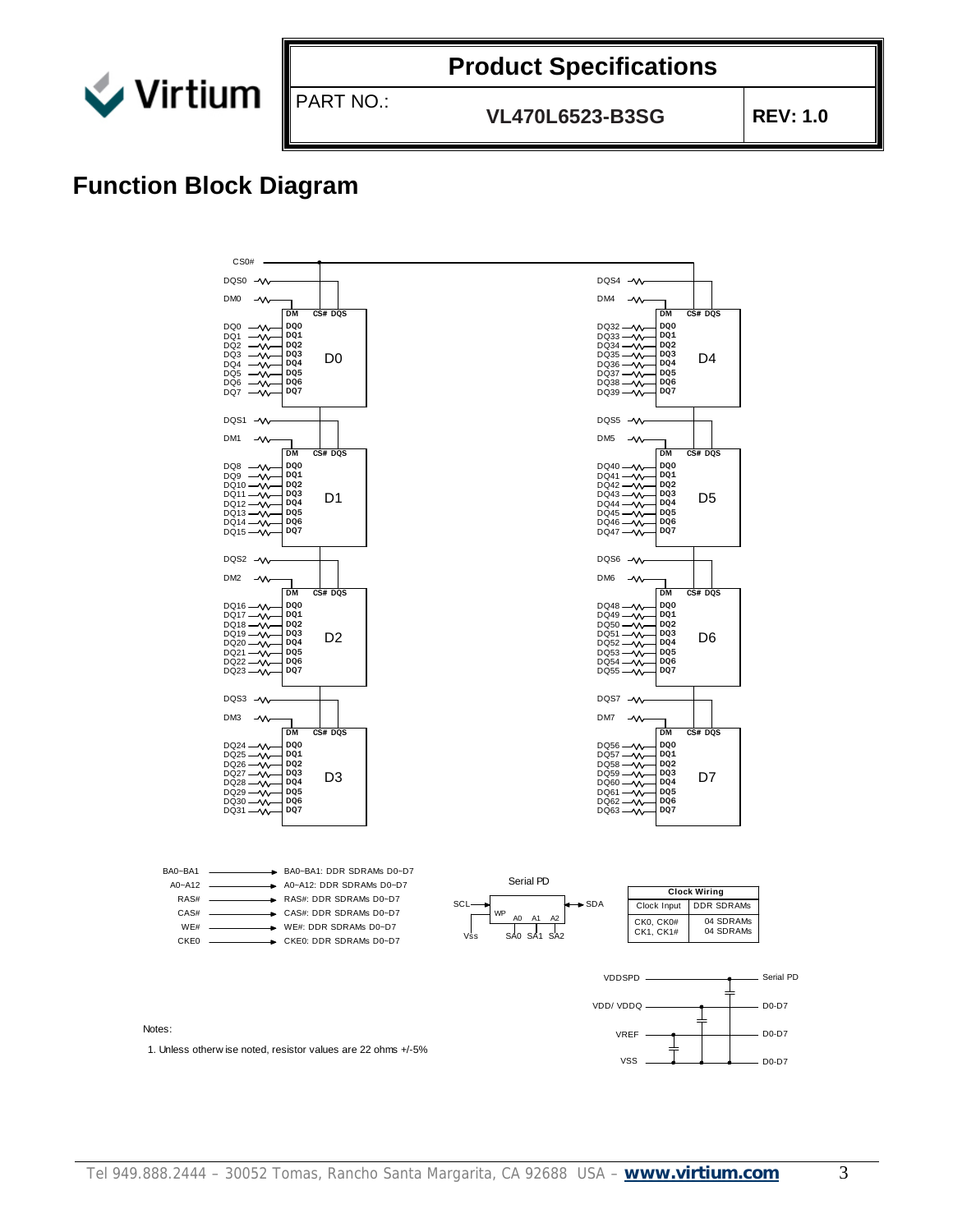

PART NO.:

**VL470L6523-B3SG REV: 1.0**

| <b>Absolute Maximum Ratings</b> |                                                                        |              |              |       |  |  |  |
|---------------------------------|------------------------------------------------------------------------|--------------|--------------|-------|--|--|--|
| Symbol                          | <b>Parameter</b>                                                       |              |              |       |  |  |  |
| VIN, VOUT                       | Voltage on any pin relative to VSS                                     | $-0.5 - 3.6$ | V            |       |  |  |  |
| VDD, VDDQ                       | Voltage on VDD & VDDQ supply relative to VSS<br>$-1.0 - 3.6$<br>$\vee$ |              |              |       |  |  |  |
| <b>TSTG</b>                     | Storage temperature                                                    |              | $-55 - +150$ | $^0C$ |  |  |  |
| TA                              |                                                                        | Commercial   | $0 - 70$     | $^0C$ |  |  |  |
|                                 | Operating temperature                                                  | Industrial   | $-40 - +85$  |       |  |  |  |
| PD.                             | Power dissipation                                                      |              | 8            | W     |  |  |  |
| <b>IOS</b>                      | 50<br>Short circuit current<br>mA                                      |              |              |       |  |  |  |
| Notes:                          |                                                                        |              |              |       |  |  |  |

Permanent device damage may occur if ABSOLUTE MAXIMUM RATINGS are exceeded.

Functional operation should be restricted to recommended operating condition.

Exposure to higher than recommended voltage for extended periods of time could affect device reliability.

|             | <b>DC</b> Operating Conditions<br>Alls voltages referenced to VSS<br>TA = $0^{\circ}$ C to 70 <sup>°</sup> C |                                                         |                  |                  |        |                |  |  |  |  |  |
|-------------|--------------------------------------------------------------------------------------------------------------|---------------------------------------------------------|------------------|------------------|--------|----------------|--|--|--|--|--|
| Symbol      |                                                                                                              | <b>Parameter</b>                                        | Min              | Max              | Unit   | <b>Note</b>    |  |  |  |  |  |
| <b>VDD</b>  | Supply voltage                                                                                               |                                                         | 2.3              | 2.7              | $\vee$ |                |  |  |  |  |  |
| <b>VDDQ</b> | I/O Supply voltage                                                                                           |                                                         | 2.3              | 2.7              | $\vee$ |                |  |  |  |  |  |
| <b>VREF</b> | I/O Reference voltage                                                                                        |                                                         | $0.49 * VDDQ$    | 0.51 * VDDQ      | $\vee$ | $\mathbf{1}$   |  |  |  |  |  |
| <b>VTT</b>  | I/O Termination voltage                                                                                      |                                                         | <b>VREF-0.04</b> | $VREF+0.04$      | $\vee$ | $\overline{2}$ |  |  |  |  |  |
| VIH(DC)     | Input logic high voltage                                                                                     |                                                         | $VREF+0.15$      | $VDDQ+0.30$      | $\vee$ |                |  |  |  |  |  |
| VIL(DC)     | Input logic low voltage                                                                                      |                                                         | $-0.3$           | <b>VREF-0.15</b> | $\vee$ |                |  |  |  |  |  |
| VIN(DC)     | Input voltage level, CK and CK#                                                                              |                                                         | $-0.3$           | $VDDQ+0.30$      | $\vee$ |                |  |  |  |  |  |
| VID(DC)     | Input differential voltage, CK and CK#                                                                       |                                                         | 0.3              | $VDDQ+0.60$      | $\vee$ | 3              |  |  |  |  |  |
| VIX(DC)     | Input crossing point voltage, CK and CK#                                                                     |                                                         | 0.3              | $VDDQ+0.60$      | $\vee$ |                |  |  |  |  |  |
|             | Input leakage current                                                                                        | Address, CAS#, RAS#, WE#                                | $-16$            | 16               | uA     |                |  |  |  |  |  |
|             |                                                                                                              | CS#,CKE                                                 | $-16$            | 16               | uA     |                |  |  |  |  |  |
| Ш           |                                                                                                              | CK, CK#                                                 | -8               | 8                | uA     |                |  |  |  |  |  |
|             |                                                                                                              | <b>DM</b>                                               | $-2$             | 2                | uA     |                |  |  |  |  |  |
| IOZ         | Output leakage current                                                                                       |                                                         | $-5$             | 5                | uA     |                |  |  |  |  |  |
| <b>IOH</b>  |                                                                                                              | Output high current(normal strength) $VOUT = v + 0.84V$ | $-16.8$          | $\blacksquare$   | mA     |                |  |  |  |  |  |
| <b>IOL</b>  |                                                                                                              | Output high current(normal strength) VOUT = VTT - 0.84V | 16.8             | $\sim$           | mA     |                |  |  |  |  |  |
| <b>IOH</b>  |                                                                                                              | Output high current(half strength) $VOUT = VTT + 0.45V$ | -9               | $\sim$           | mA     |                |  |  |  |  |  |
| <b>IOL</b>  |                                                                                                              | Output high current(half strength) VOUT = VTT - 0.45V   | 9                |                  | mA     |                |  |  |  |  |  |

Notes:

1. VREF is expected to be equal to 0.5\*VDDQ of the transmitting device, and to track variations in the DC level of the same.

Peak to peak noise on VREF may not exceed +/- 2% of the DC value.

2. VTT is not applied directly to the device. VTT is a system supply for signal termination resistors, is expected to be set equal to

VREF, and must track variations in the DC level of VREF.

3. VID is the magnitude of the difference between the input level on CK and the input level of CK#.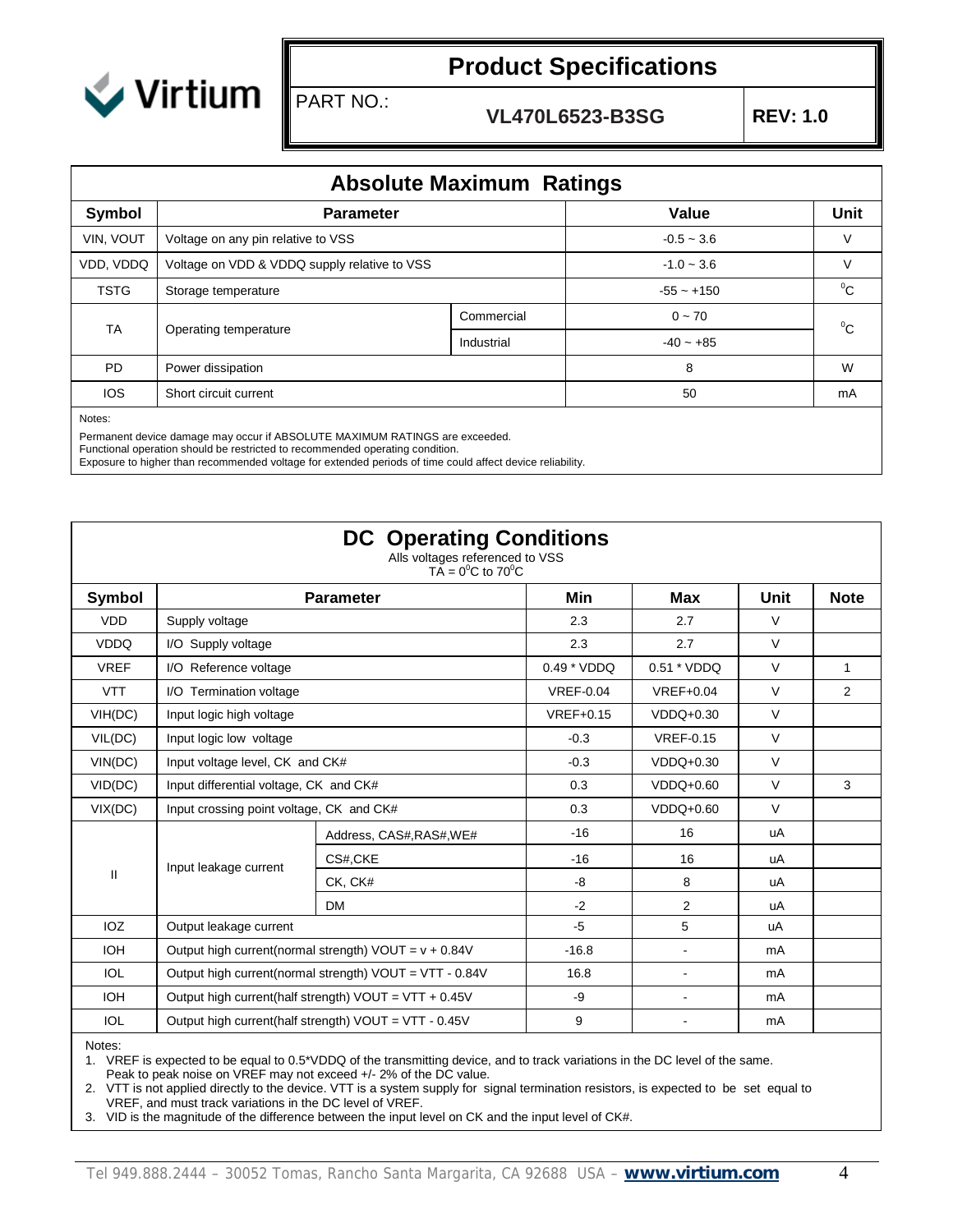

PART NO.:

# **Product Specifications**

**VL470L6523-B3SG REV: 1.0**

|         | <b>AC Operating Conditions</b><br>All voltages referenced to VSS<br>$T\text{A} = 0^0\text{C}$ to $70^0\text{C}$ |                  |                         |      |  |  |  |  |  |  |
|---------|-----------------------------------------------------------------------------------------------------------------|------------------|-------------------------|------|--|--|--|--|--|--|
| Symbol  | <b>Parameter</b>                                                                                                | Min              | Max                     | Unit |  |  |  |  |  |  |
| VIH(AC) | Input High (Logic 1) Voltage                                                                                    | $VREF + 0.31$    |                         | v    |  |  |  |  |  |  |
| VIL(AC) | Input Low (Logic 0) Voltage                                                                                     |                  | VREF - 0.31             |      |  |  |  |  |  |  |
| VID(AC) | Input Differential Voltage, CK and CK# inputs                                                                   | 0.70             | $VDDQ + 0.60$           |      |  |  |  |  |  |  |
| VIX(AC) | Input Crossing Point Voltage, CK and CK# inputs                                                                 | $0.5*VDDQ - 0.2$ | $0.5^{\ast}$ VDDQ + 0.2 |      |  |  |  |  |  |  |

| <b>Input/Output Capacitance</b><br>TA=25 <sup>°</sup> C, f=100MHz |                  |                       |      |    |  |  |  |  |
|-------------------------------------------------------------------|------------------|-----------------------|------|----|--|--|--|--|
| <b>Parameter</b>                                                  | Symbol           | <b>B3</b><br>(DDR333) | Unit |    |  |  |  |  |
|                                                                   |                  | Min                   | Max  |    |  |  |  |  |
| Input capacitance (A0~A12, BA0~BA1, RAS#, CAS#, WE#)              | CIN <sub>1</sub> | 20                    | 28   | pF |  |  |  |  |
| Input capacitance (CKE0)                                          | CIN <sub>2</sub> | 20                    | 28   | pF |  |  |  |  |
| Input capacitance (CS0#)                                          | CIN <sub>3</sub> | 20                    | 28   | pF |  |  |  |  |
| Input capacitance (CK0, CK0#, CK1, CK1#)                          | CIN <sub>4</sub> | 12                    | 16   | pF |  |  |  |  |
| Input/Output capacitance (DQ, DQS, DQS#, DM)                      | <b>CIO</b>       | 8                     | 9    | pF |  |  |  |  |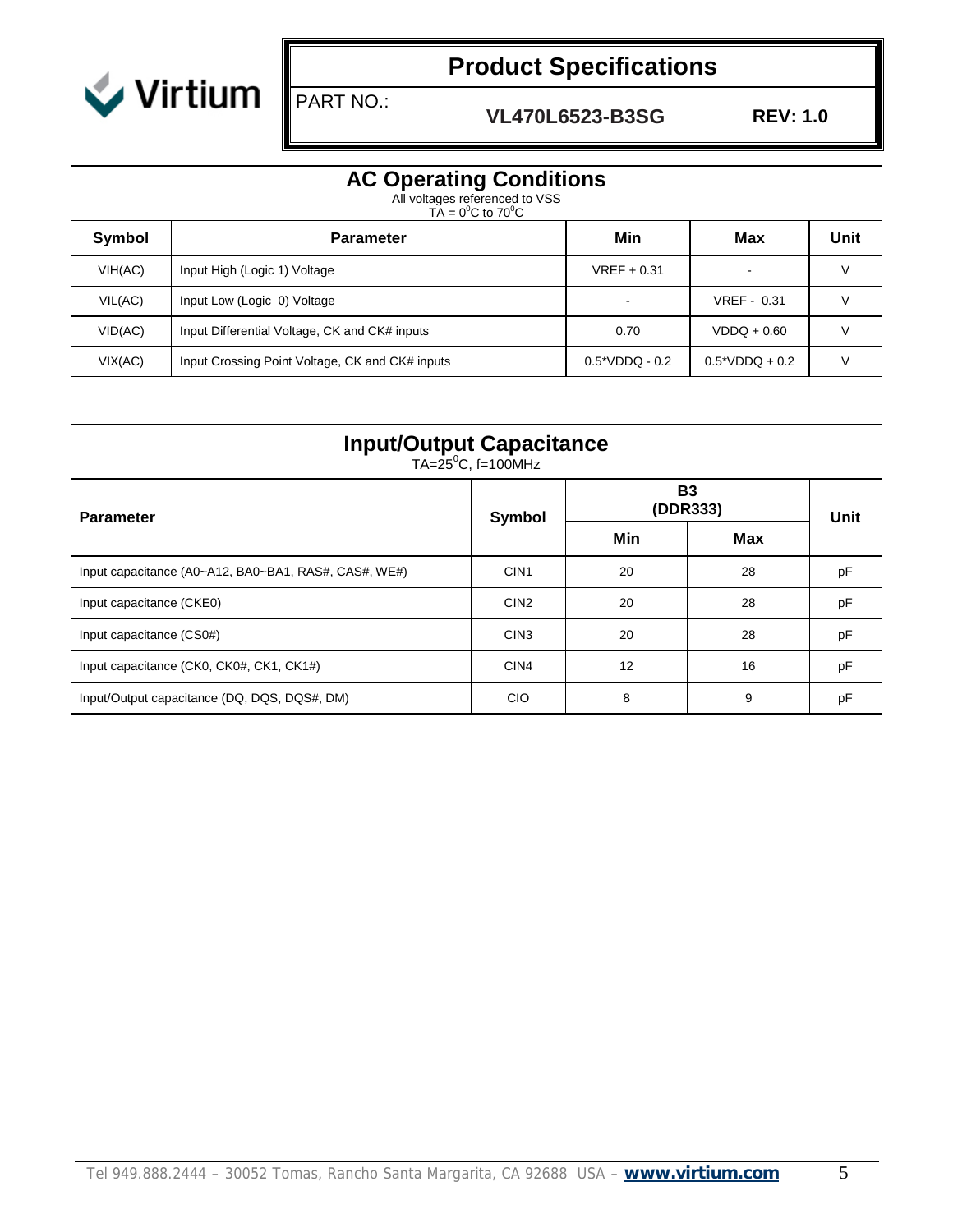

PART NO.:

**VL470L6523-B3SG REV: 1.0**

| <b>IDD Specification</b>                                                                                                                                                                                                      |                    |                       |      |  |  |  |  |
|-------------------------------------------------------------------------------------------------------------------------------------------------------------------------------------------------------------------------------|--------------------|-----------------------|------|--|--|--|--|
| <b>Condition</b>                                                                                                                                                                                                              | Symbol             | <b>B3</b><br>(DDR333) | Unit |  |  |  |  |
| OPERATING CURRENT: One device bank active; Active-Precharge;<br>tRC=tRC(MIN); tCK=tCK(MIN); DQ,DM and DQS inputs change once per<br>clock cycle; Address and control inputs change once every two clock<br>cycles             | IDD <sub>0</sub> * | 520                   | mA   |  |  |  |  |
| OPERATING CURRENT: One device bank; Active-Read-Precharge; BL=4;<br>tRC=tRC(MIN); tCK=tCK(MIN); IOUT =0mA; Address and control inputs<br>change once per clock cycle                                                          | IDD1*              | 640                   | mA   |  |  |  |  |
| PRECHARGE POWER-DOWN STANDBY CURRENT: All device banks<br>are idle; Power-down mode; tCK=tCK(MIN); CKE=LOW                                                                                                                    | IDD2P**            | 40                    | mA   |  |  |  |  |
| IDLE STANDBY CURRENT: CS#=HIGH; All device banks are idle;<br>tCK=tCK(MIN); CKE=HIGH; Address and other control inputs changing<br>once per clock cycle. VIN =VREF for DQ, DQS and DM                                         | IDD2F**            | 184                   | mA   |  |  |  |  |
| ACITVE POWER-DOWN STANDBY CURRENT: One device bank active;<br>Power- down mode; tCK=tCK(MIN); CKE=LOW                                                                                                                         | IDD3P**            | 120                   | mA   |  |  |  |  |
| ACTIVE STANDBY CURRENT: CS#=HIGH; CKE=HIGH; One device bank<br>active; tRC =tRAS(MAX); tCK=tCK(MIN); DQ, DM and DQS inputs change<br>twice per clock cycle; Address and other control inputs changing once per<br>clock cycle | IDD3N**            | 320                   | mA   |  |  |  |  |
| OPERATING CURRENT: Burst = 2; Reads; Continnuous burst; One<br>device bank active; Address and other control inputs changing once per<br>clock cycle; tCK=tCK(MIN); IOUT=0mA                                                  | IDD4R*             | 760                   | mA   |  |  |  |  |
| OPERATING CURRENT: Burst = 2; Writes; Continnuous burst; One device<br>bank active; Address and other control inputs changing once per clock<br>cycle; tCK=tCK(MIN); DQ, DM and DQS inputs change twice per clock<br>cycle    | IDD4W*             | 800                   | mA   |  |  |  |  |
| AUTO REFRESH CURRENT: tRC=tRFC(MIN)                                                                                                                                                                                           | IDD5**             | 880                   | mA   |  |  |  |  |
| SELF-REFRESH CURRENT: CKE< 0.2V                                                                                                                                                                                               | IDD6**             | 40                    | mA   |  |  |  |  |
| OPERATING CURRENT: Four device bank interleaving Reads Burst=4<br>with auto precharge; tRC=tRC(MIN); tCK=tCK(MIN); Address and control<br>inputs change only during Active READ, or WRITE commands                            | IDD7*              | 1760                  | mA   |  |  |  |  |

Notes:

IDD specification is based on Samsung G-die components. Other manufacturers' DRAMs may have different values.

\*: Value calculated as one module rank in this operation condition, and other module rank in IDD2P (CKE LOW) mode. \*\*: Value calculated as all module ranks in this operation condition.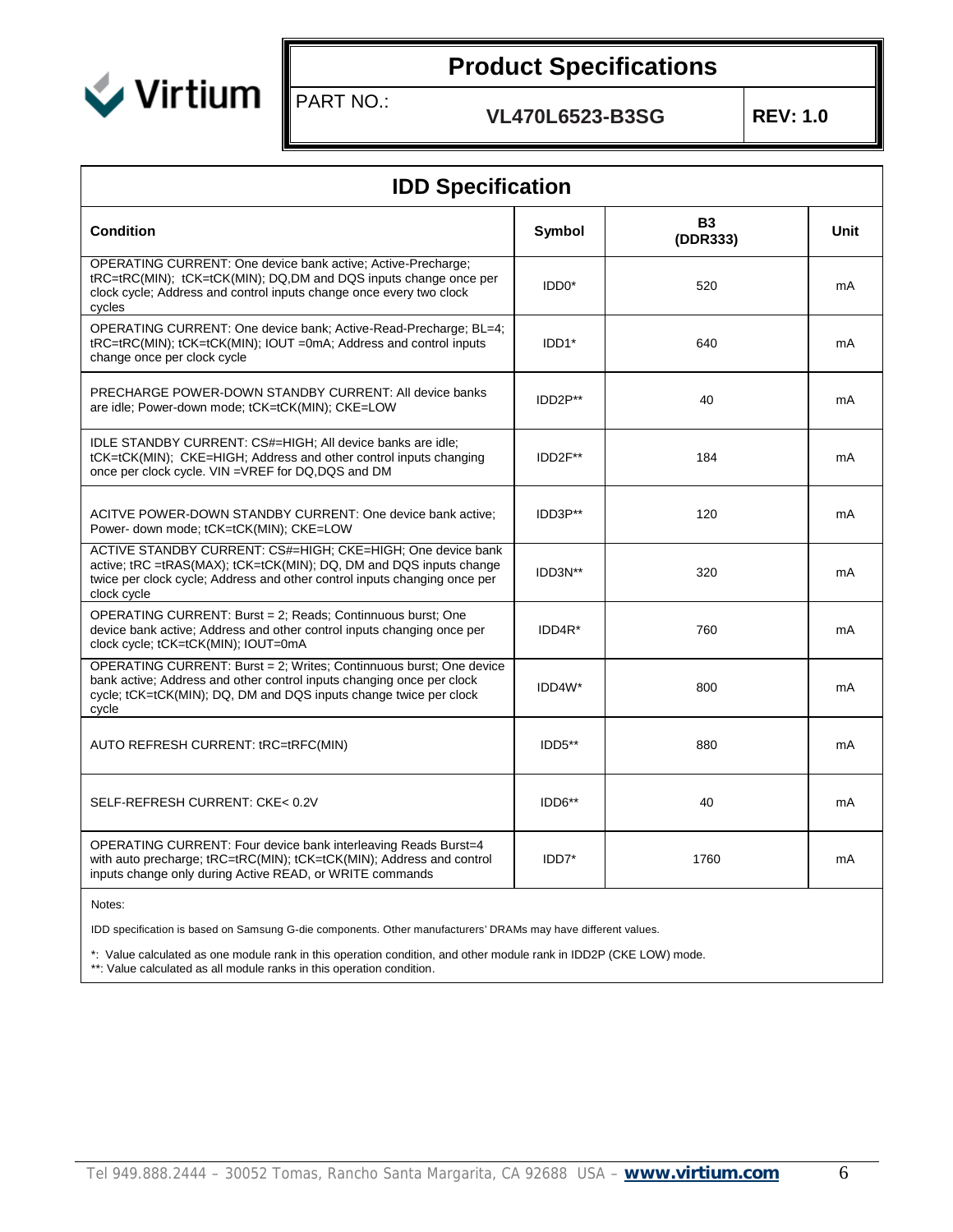

## PART NO.:

**VL470L6523-B3SG REV: 1.0**

#### **AC TIMING PARAMETERS & SPECIFICATIONS**

| <b>Parameter</b>                                 |          | Symbol          | <b>CC</b>           | (DDR400)       | <b>B3</b><br>(DDR333) |                | B <sub>0</sub><br>(DDR266) |                |      |
|--------------------------------------------------|----------|-----------------|---------------------|----------------|-----------------------|----------------|----------------------------|----------------|------|
|                                                  |          |                 | Min                 | Max            | Min                   | <b>Max</b>     | Min                        | Max            | Unit |
| Row cycle time                                   |          | tRC             | 55                  |                | 60                    |                | 65                         |                | ns   |
| Refresh row cycle time                           |          | tRFC            | 70                  |                | 72                    |                | 75                         |                | ns   |
| Row active time                                  |          | tRAS            | 40                  | 70K            | 42                    | 70K            | 45                         | 120K           | ns   |
| RAS to CAS delay                                 |          | tRCD            | 15                  |                | 18                    |                | 20                         |                | ns   |
| Row precharge time                               |          | tRP             | 15                  |                | 18                    |                | 20                         |                | ns   |
| Row active to Row active delay                   |          | tRRD            | 10                  |                | 12                    |                | 15                         |                | ns   |
| Write recovery time                              |          | tWR             | 15                  |                | 15                    |                | 15                         |                | ns   |
| Last data in to Read command                     |          | tWTR            | $\overline{2}$      |                | 1                     |                | $\mathbf{1}$               |                | tCK  |
|                                                  | $CL=2.0$ |                 | $\blacksquare$      | $\blacksquare$ | 7.5                   | 12             | 10                         | 12             |      |
| Clock cycle time                                 | $CL=2.5$ | tCK             | 6                   | 12             | 6                     | 12             | 7.5                        | 12             | ns   |
|                                                  | $CL=3.0$ |                 | 5                   | 10             | $\overline{a}$        |                |                            | $\blacksquare$ |      |
| Clock high level width                           |          | tCH             | 0.45                | 0.55           | 0.45                  | 0.55           | 0.45                       | 0.55           | tCK  |
| Clock low level width                            |          | tCL             | 0.45                | 0.55           | 0.45                  | 0.55           | 0.45                       | 0.55           | tCK  |
| DQS-out access time from CK/CK                   |          | tDQSCK          | $-0.55$             | $+0.55$        | $-0.6$                | $+0.6$         | $-0.75$                    | $+0.75$        | ns   |
| Output data access time from CK/CK               |          | tAC             | $-0.65$             | $+0.65$        | $-0.7$                | $+0.7$         | $-0.75$                    | $+0.75$        | ns   |
| Data strobe edge to ouput data edge              |          | tDQSQ           |                     | 0.4            |                       | 0.4            |                            | 0.5            | ns   |
| <b>Read Preamble</b>                             |          | tRPRE           | 0.9                 | 1.1            | 0.9                   | 1.1            | 0.9                        | 1.1            | tCK  |
| <b>Read Postamble</b>                            |          | tRPST           | 0.4                 | 0.6            | 0.4                   | 0.6            | 0.4                        | 0.6            | tCK  |
| CK to valid DQS-in                               |          | tDQSS           | 0.72                | 1.28           | 0.75                  | 1.25           | 0.75                       | 1.25           | tCK  |
| DQS-in setup time                                |          | tWPRES          | $\mathbf 0$         |                | 0                     |                | 0                          |                | ns   |
| DQS-in hold time                                 |          | tWPRE           | 0.25                |                | 0.25                  |                | 0.25                       |                | tCK  |
| DQS falling edge to CK rising-setup time         |          | tDSS            | 0.2                 |                | 0.2                   |                | 0.2                        |                | tCK  |
| DQS falling edge from CK rising-hold time        |          | tDSH            | 0.2                 |                | 0.2                   |                | 0.2                        |                | tCK  |
| DQS-in high level width                          |          | tDQSH           | 0.35                |                | 0.35                  |                | 0.35                       |                | tCK  |
| DQS-in low level width                           |          | tDQSL           | 0.35                |                | 0.35                  |                | 0.35                       |                | tCK  |
| Address and Control Input setup time(fast)       |          | tIS             | 0.6                 |                | 0.75                  |                | 0.9                        |                | ns   |
| Address and Control Input hold time(fast)        |          | tlH             | 0.6                 |                | 0.75                  |                | 0.9                        |                | ns   |
| Address and Control Input setup time(slow)       |          | $t\overline{S}$ | 0.7                 |                | 0.8                   |                | 1.0                        |                | ns   |
| Address and Control Input hold time(slow)        |          | tlH             | 0.7                 |                | 0.8                   |                | 1.0                        |                | ns   |
| Data-out high impedence time from CK/CK          |          | tHZ             | $-0.65$             | $+0.65$        | $-0.7$                | $+0.7$         | $-0.75$                    | $+0.75$        | ns   |
| Data-out low impedence time from CK/CK           |          | tLZ             | $-0.65$             | $+0.65$        | $-0.7$                | $+0.7$         | $-0.75$                    | $+0.75$        | ns   |
| Mode register set cycle time                     |          | tMRD            | 10                  |                | 12                    |                | 15                         |                | ns   |
| DQ & DM setup time to DQS                        |          | tDS             | 0.4                 |                | 0.45                  |                | 0.5                        |                | ns   |
| DQ & DM hold time to DQS                         |          | tDH             | 0.4                 |                | 0.45                  |                | 0.5                        |                | ns   |
| Control & Address input pulse width              |          | tIPW            | 2.2                 |                | 2.2                   |                | 2.2                        |                | ns   |
| DQ & DM input pulse width                        |          | tDIPW           | 1.75                |                | 1.75                  |                | 1.75                       |                | ns   |
| Exit self refresh to non-Read command            |          | tXSNR           | 75                  |                | 75                    |                | 75                         |                | ns   |
| Exit self refresh to read command                |          | tXSRD           | 200                 |                | 200                   |                | 200                        |                | tCK  |
| Refresh interval time                            |          | tREFI           |                     | 7.8            |                       | 7.8            |                            | 7.8            | us   |
| Output DQS valid window                          |          | tQH             | tHP<br>-tQHS        |                | tHP<br>-tQHS          |                | tHP<br>-tQHS               |                | ns   |
| Clock half period                                |          | tHP             | tCLmin<br>or tCHmin | $\blacksquare$ | tCLmin<br>or tCHmin   | $\blacksquare$ | tCLmin<br>or tCHmin        | $\blacksquare$ | ns   |
| Data hold skew factor                            |          | tQHS            |                     | 0.5            |                       | 0.55           |                            | 0.75           | ns   |
| DQS write postamble time                         |          | tWPST           | 0.4                 | 0.6            | 0.4                   | 0.6            | 0.4                        | 0.6            | tCK  |
| Active to Read with Auto precharge<br>command    |          | tRAP            | 15                  |                | 18                    |                | 20                         |                |      |
| Autoprecharge write recovery + Precharge<br>time |          | tDAL            | (tWR/tCK)           |                | (tWR/tCK)             |                | (tWR/tCK)                  |                | tCK  |
| Power Down Exit Time                             |          |                 | (tRP/tCK)           |                | (tRP/tCK)             |                | (tRP/tCK)                  |                |      |
|                                                  |          | tPDEX           | 1                   |                | 1                     |                | $\mathbf 1$                |                | tCK  |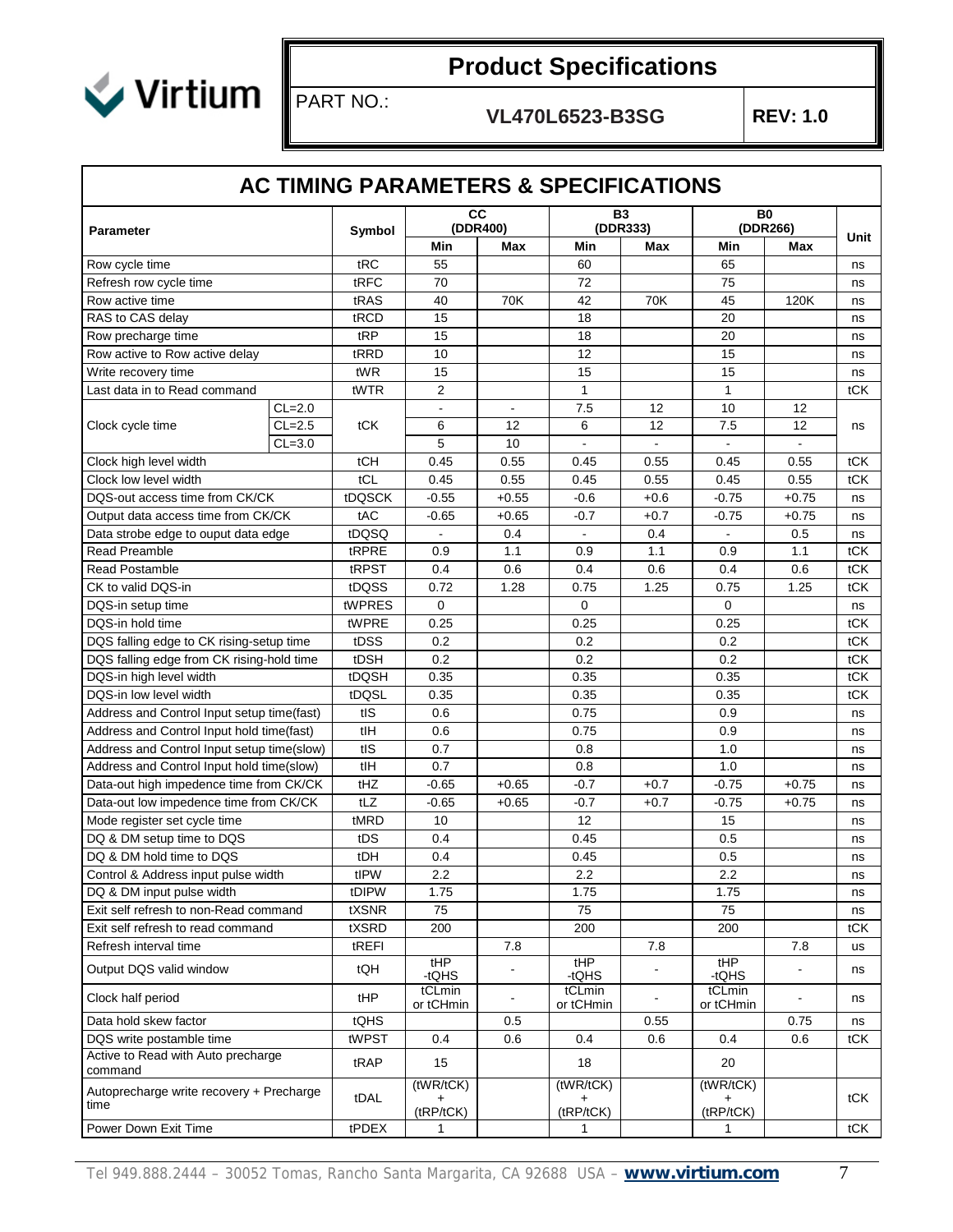

PART NO.:

### **Product Specifications**

**VL470L6523-B3SG REV: 1.0**

#### **Package Dimensions**



Note: 1. All dimensions are in millimeters with tolerance +/- 0.15mm unless otherwise specified. 2. The dimensional diagram is for reference only.